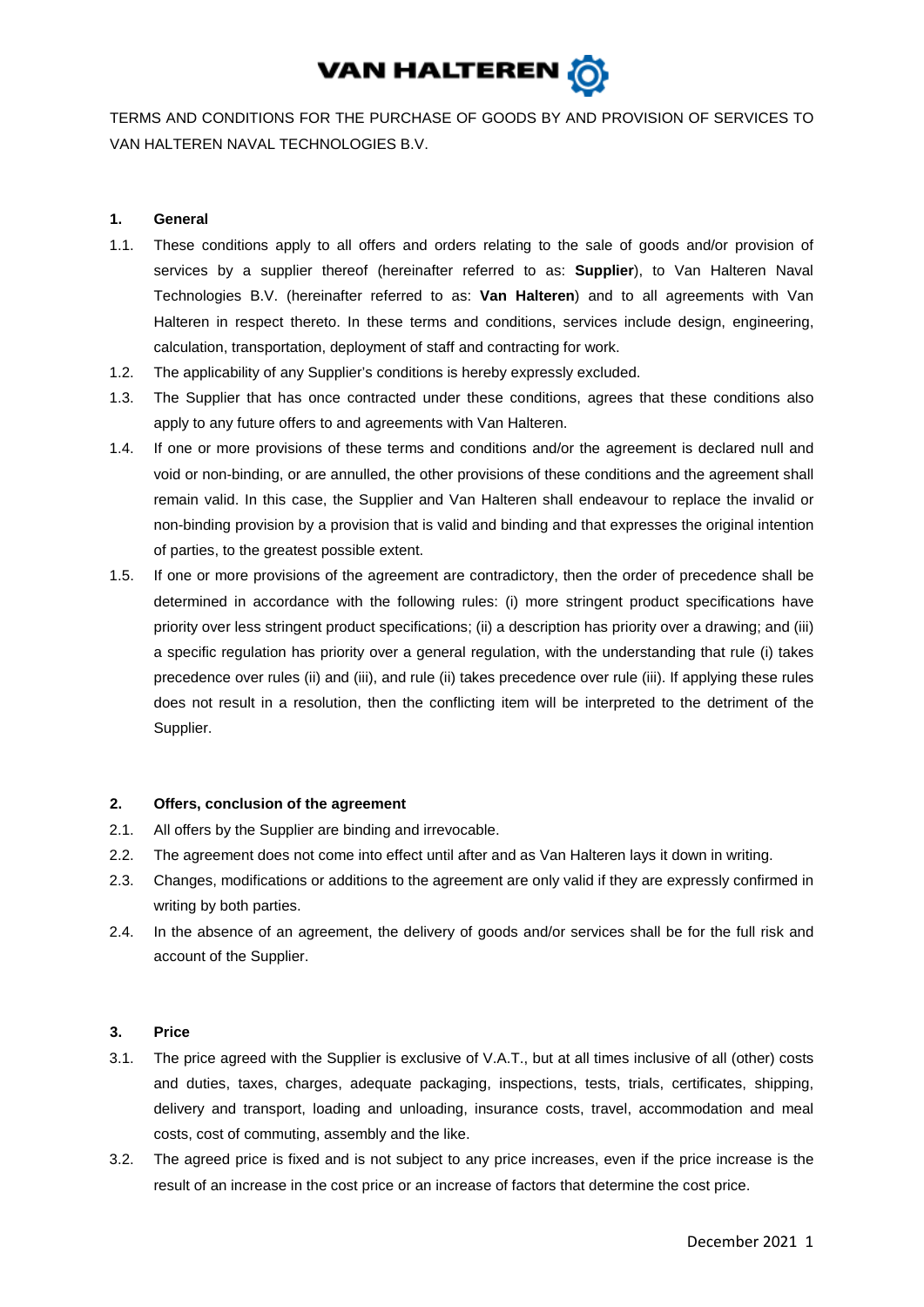

3.3. If it has been expressly agreed that the work or services to be rendered by the Supplier shall be performed on the basis of a daily or hourly rate, then the number of days or hours worked, the cost of wear and tear and depreciation of (construction) materials, time spent on preparation and formalities at the work site, travel time, waiting hours, cost of ancillary materials and the like, are included in the daily or hourly rate. If work needs to be carried out outside of the working hours specified by Van Halteren, as referred to in article [9.2](#page-3-0) of these conditions, a deviating daily or hourly rate or a surcharge may only be charged with Van Halteren's expressed prior written consent.

#### **4. Payment**

- 4.1. The Supplier shall invoice in accordance with the agreed payment schedule, or, if no payment schedule is agreed, upon delivery.
- 4.2. Supplier's invoices shall quote : (i) the invoice numbers, (ii) the purchase order numbers of Van Halteren, (iii) the amount of VAT and the VAT number of the Supplier, (iv) hourly or daily timesheets / material lists approved by Van Halteren (if it was agreed upon that the works will be carried out on the basis of a daily or hourly rate), (v) a reference to the relevant part of the payment schedule, (vi) the account number of the blocked account of the Supplier as referred to in the Dutch Collection of State Taxes Act 1990 (the so-called *G-account*) and (vii) information with regard to the names, addresses and places of residence of the Supplier's staff and of any other subcontractors engaged. Invoices that do not meet the above-mentioned invoice requirements shall not be paid by Van Halteren.
- 4.3. Unless otherwise agreed upon, payment shall be made within 60 days after the date of receipt and approval of the invoice by Van Halteren.
- 4.4. Payment cannot be regarded as approval, acceptance and/or delivery of (parts of) the delivered goods and services.

#### **5. Taxes**

- <span id="page-1-0"></span>5.1. The Supplier guarantees that all social security contributions, insurance premiums and (payroll) taxes relating to the performance of the agreement with Van Halteren shall be paid fully and in a timely manner. The Supplier shall be liable for and hold Van Halteren harmless from all costs and damages, including interest and penalties, incurred by Van Halteren in in relation to any claims of third parties in the event of non-fulfilment by the Supplier of its obligations to pay social security contributions, insurance premiums and (payroll) taxes, (including sales tax).
- 5.2. Without prejudice to the rights of Van Halteren as set forth in article [5.1,](#page-1-0) Van Halteren is entitled to pay a percentage of 50% of the amounts invoiced by the Supplier (i) to the so-called G-account, or (ii) pay this amount directly to the tax authorities and other authorities, on behalf of Supplier in connection with the Supplier's obligation to pay social security contributions, insurance premiums and (payroll) taxes (including sales tax) for the performance of the work. Van Halteren shall be discharged from its payment obligations towards the Supplier by such payment.
- 5.3. At Van Halteren's first request, the Supplier shall provide a written declaration as to payment re: chain and user undertaking liability (to be issued by the Dutch tax authorities).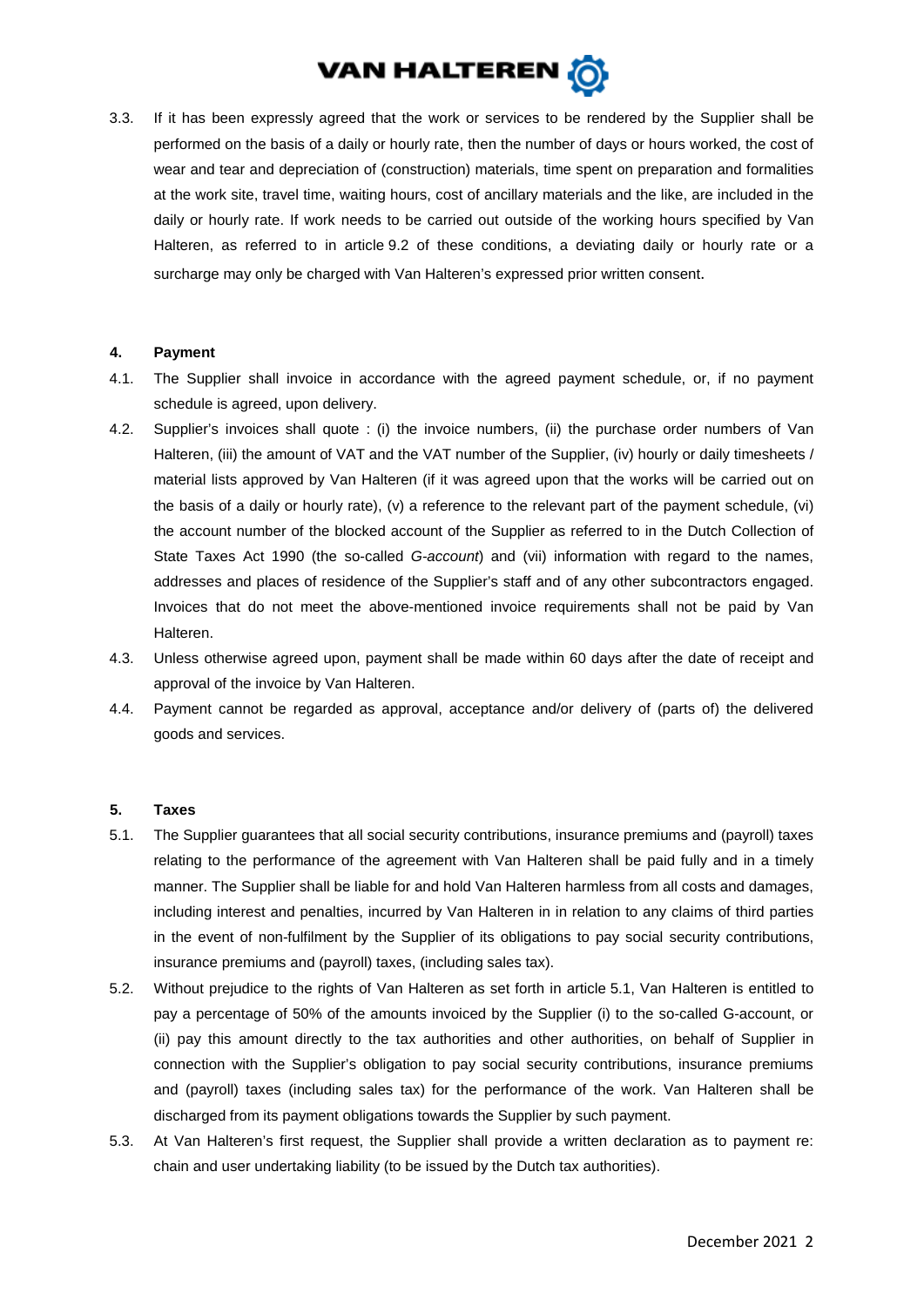

#### **6. Delivery of goods and services**

- 6.1. Unless expressly agreed otherwise in writing, delivery of the goods to be manufactured, sold and/or delivered within the framework of the agreement shall take place on the basis of DDP (*Delivery Duty Paid*), according to the version of the agreed lNCO-terms as in force at the date of conclusion of the agreement.
- 6.2. It is essential that delivery takes place within the agreed delivery time and/or at the latest on the agreed delivery date. Failure to deliver on time renders the Supplier in default without any notice of default being required.
- 6.3. The Supplier must give Van Halteren timely and adequate notice of the exact time of delivery and any possible delays in delivery. When the Supplier encounters a delay in delivery, it shall indicate the reason of, and expected duration of, the delay and a recovery plan with the steps necessary to remedy such delay.
- 6.4. Partial deliveries or deliveries scheduled prior to the agreed date of delivery require Van Halteren's prior written consent.
- 6.5. Inspection reports, (guarantee) certificates (including but not limited to CE certificates), safety data sheets, packing lists, instruction books, manuals, maintenance instructions, (*as built*) drawings, lists of spare parts and the like, must be made available to Van Halteren at the time of or prior to the delivery of the goods and/or services.
- <span id="page-2-0"></span>6.6. The delivery is completed only if the agreed goods and/or services have been delivered in their entirety in accordance with the provisions of the agreement.
- 6.7. The limitation periods referred to in Articles 7:761 and 7:23 of the Dutch Civil Code (**DCC**) shall be modified as follows: (i) as soon as Van Halteren detects a defect, of which at that moment it is established that it concerns a defect, Van Halteren shall notify the Supplier thereof within 12 months after such defect was established, and (ii) any legal claims and defences, based on facts that would justify the position that the delivered goods or work do not meet the requirements of the agreement, shall become time-barred upon expiry of 5 years after the notification mentioned under (i) was given, or, if later, after the expiry of the time frame that Supplier was awarded to remedy the shortcoming or defect.

### **7. Provision of staff**

- 7.1. Work to be carried out by staff made available to Van Halteren, shall be carried out under the direction and supervision of Van Halteren.
- 7.2. The Supplier guarantees that the (training) level, knowledge and experience of staff made available (including sufficient knowledge of the Dutch and English languages both in speech and in writing) shall be at least sufficient in order to carry out the work as specified by Van Halteren.
- 7.3. The Supplier guarantees that staff made available shall comply with all applicable laws and regulations and the code of conduct and safety codes as applicable at Van Halteren and the working site where the work is being carried out.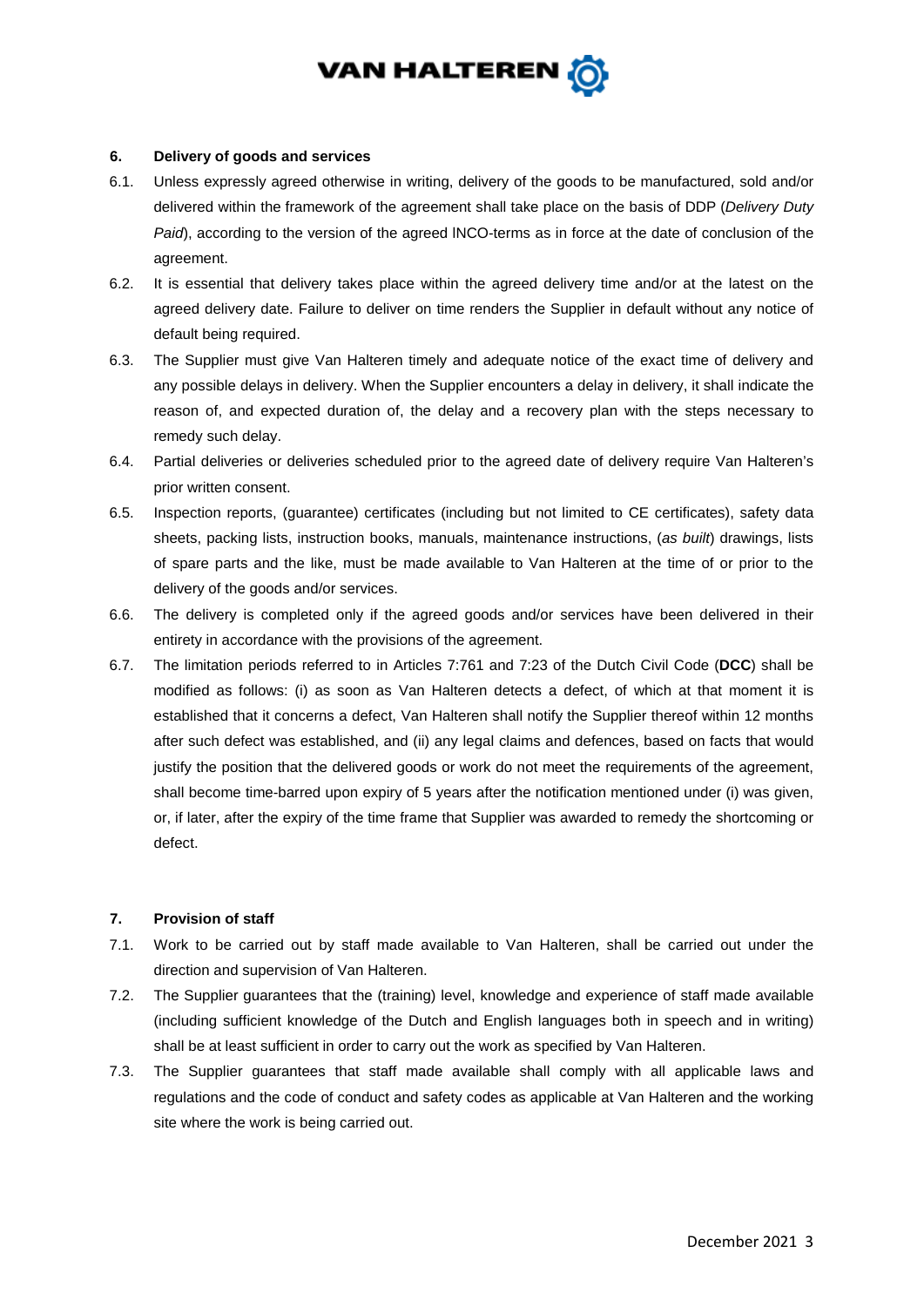

- 7.4. During the period that the Supplier makes staff available to Van Halteren, the Supplier shall not temporarily or permanently replace staff without Van Halteren's prior consent , unless the replacement is the consequence of circumstances beyond its control.
- 7.5. Van Halteren is entitled to have staff members that are made available replaced, if Van Halteren considers such to be desirable or necessary with a view to the execution of the work, in which case the Supplier shall have the relevant staff member replaced within 2 (two) working days, at no extra cost.
- 7.6. Unless otherwise agreed upon, the Supplier is solely entitled to charge a fee for the actual time worked by staff made available.

### **8. Changes and additional work**

- 8.1. The Supplier shall not make any changes in design or specifications, without written consent of or a written request from Van Halteren.
- 8.2. Without Van Halteren's express prior written consent, the Supplier is not entitled to carry out any additional work. Van Halteren shall not reimburse any additional work that is carried out by the Supplier, without the required prior written consent of Van Halteren.
- 8.3. The Supplier shall at all times if so desired by Van Halteren, make changes in or additions to agreed goods or services, if technically possible.
- 8.4. Changes and additions shall not result in an increase of the agreed price or an extension of the agreed delivery time, except if and to the extent such increase or extension is reasonable and Van Halteren has accepted a proposal with respect to an increase of the agreed contract price and/or an extension of the agreed delivery time in writing.
- 8.5. Van Halteren is entitled to terminate the agreement in whole or in part if the implementation of the desired changes or additions are not possible on terms that are acceptable to Van Halteren. In such event, Van Halteren shall only be obliged to pay the Supplier the pro rata price for the services or goods demonstrably delivered.

# **9. Planning**

- 9.1. The Supplier shall adhere to the working hours and the planning and any changes therein at Van Halteren and shall schedule its works in such a way that there is no or very minimal disruption to the operations of Van Halteren or third parties.
- <span id="page-3-0"></span>9.2. The Supplier shall only be permitted to work / have work carried out outside the working hours specified by Van Halteren to the extent necessary, and subject to Van Halteren's prior written consent.

### **10. Supporting materials, tools, utilities**

- 10.1. Supplier shall take care of the necessary supporting materials and tools, including (personal protection) equipment, appropriate work clothing and safety devices, and shall bear the costs thereof.
- 10.2. If supporting materials and tools, safety equipment, gas, electricity, light or water, are made available by or on behalf of Van Halteren, Van Halteren is entitled to charge the cost thereof to the Supplier.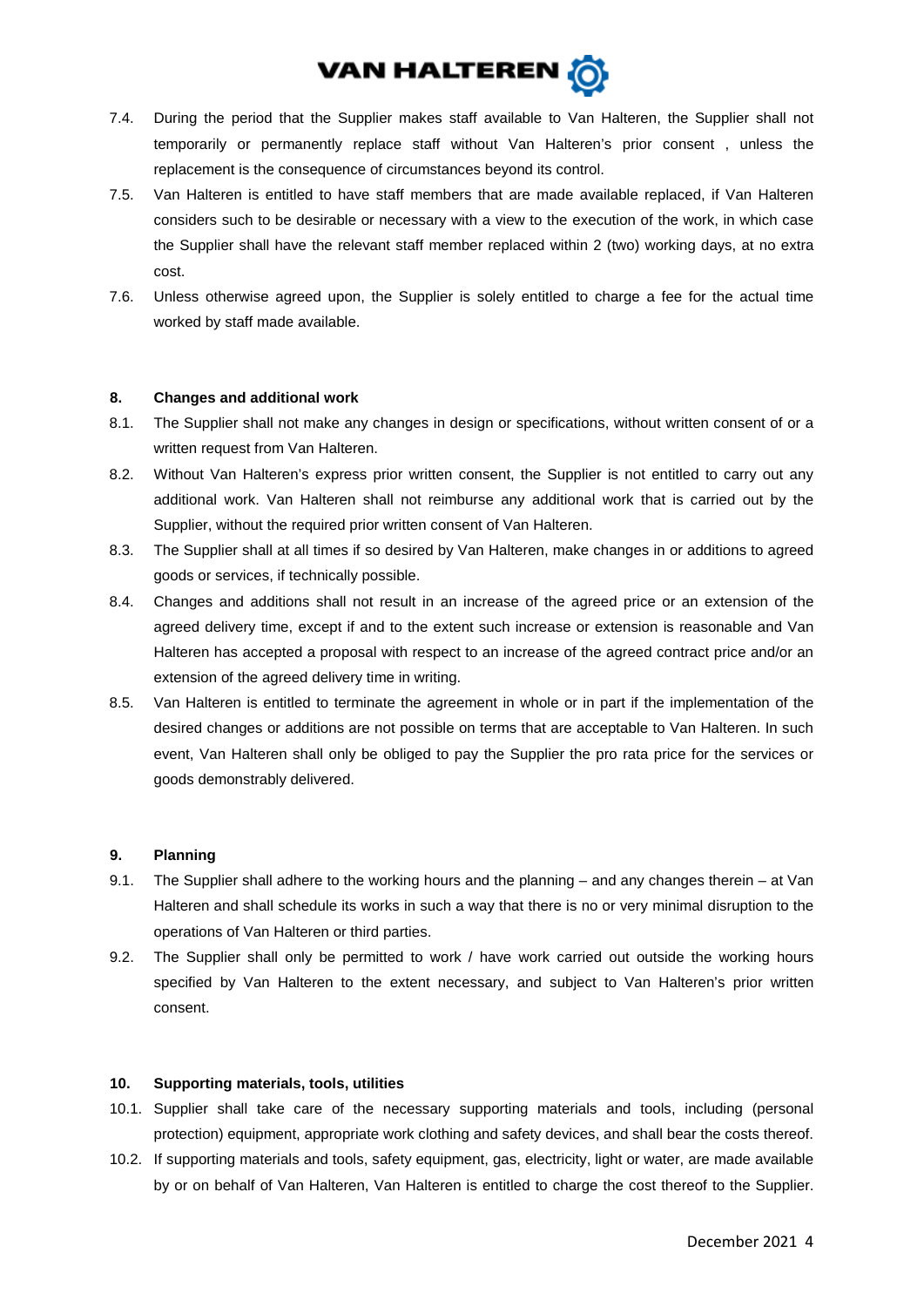

The use of supporting materials and tools, safety equipment and utilities provided by Van Halteren, shall be at the Supplier's own risk.

## **11. Packaging and transport**

- 11.1. The goods to be delivered by the Supplier must be labelled in accordance with Van Halteren's instructions and must be properly packaged in accordance with the requirements of transport and destination. The goods must be packaged in such a way as to prevent damage or loss in transit.
- 11.2. At Van Halteren's first request the Supplier shall collect all packaging.

# **12. Information, specifications, design, drawings**

- 12.1. The Supplier is responsible for the accuracy of the information, designs, specifications, drawings and calculations, provided by Van Halteren.
- 12.2. The Supplier shall verify all information, designs, specifications, drawings and calculations provided by Van Halteren, and shall inform Van Halteren of the results of such verification. Supplier shall notify Van Halteren of any errors, inaccuracies and/or omissions in the information, designs, specifications, drawings and calculations provided by Van Halteren, among which any errors, inaccuracies and/or omissions related to specified quantities or incomplete statement of measurements (in Dutch: "*meetstaat"*). The Supplier shall never be relieved from any of its obligations related to the performance of the agreement, if any information provided by Van Halteren or otherwise, is inaccurate or incomplete.
- 12.3. The Supplier shall request and obtain, promptly and at the earliest available opportunity, all applicable compliance certificates or approvals of designs from competent authorities.
- 12.4. At Van Halteren's first request, the Supplier will submit to Van Halteren all drawings, calculations, engineering, design, specifications and implementation documentation for prior approval by Van Halteren.
- 12.5. The Supplier is liable for any damage resulting from any errors, inaccuracies or omissions in the drawings, calculations, engineering, design, specifications and implementation documentation furnished by Supplier. Approval by Van Halteren does not release the Supplier from any obligation or liability.

### **13. Execution and completion of works**

- 13.1. At Van Halteren's request, the Supplier must submit to Van Halteren a production or implementation schedule, provide progress reports and/or cooperate in monitoring progress by or on behalf of Van Halteren.
- 13.2. At Van Halteren's request, prior to the execution of works, the Supplier shall draw up and submit to Van Halteren for its approval, a detailed working plan in which the order, duration and timing of the work are described. The approved working plan forms a part of the agreement. Deviations from the working plan are permitted only with Van Halteren's prior written consent.
- 13.3. The execution of the works shall be in such manner that completion is guaranteed at the latest on the agreed delivery date.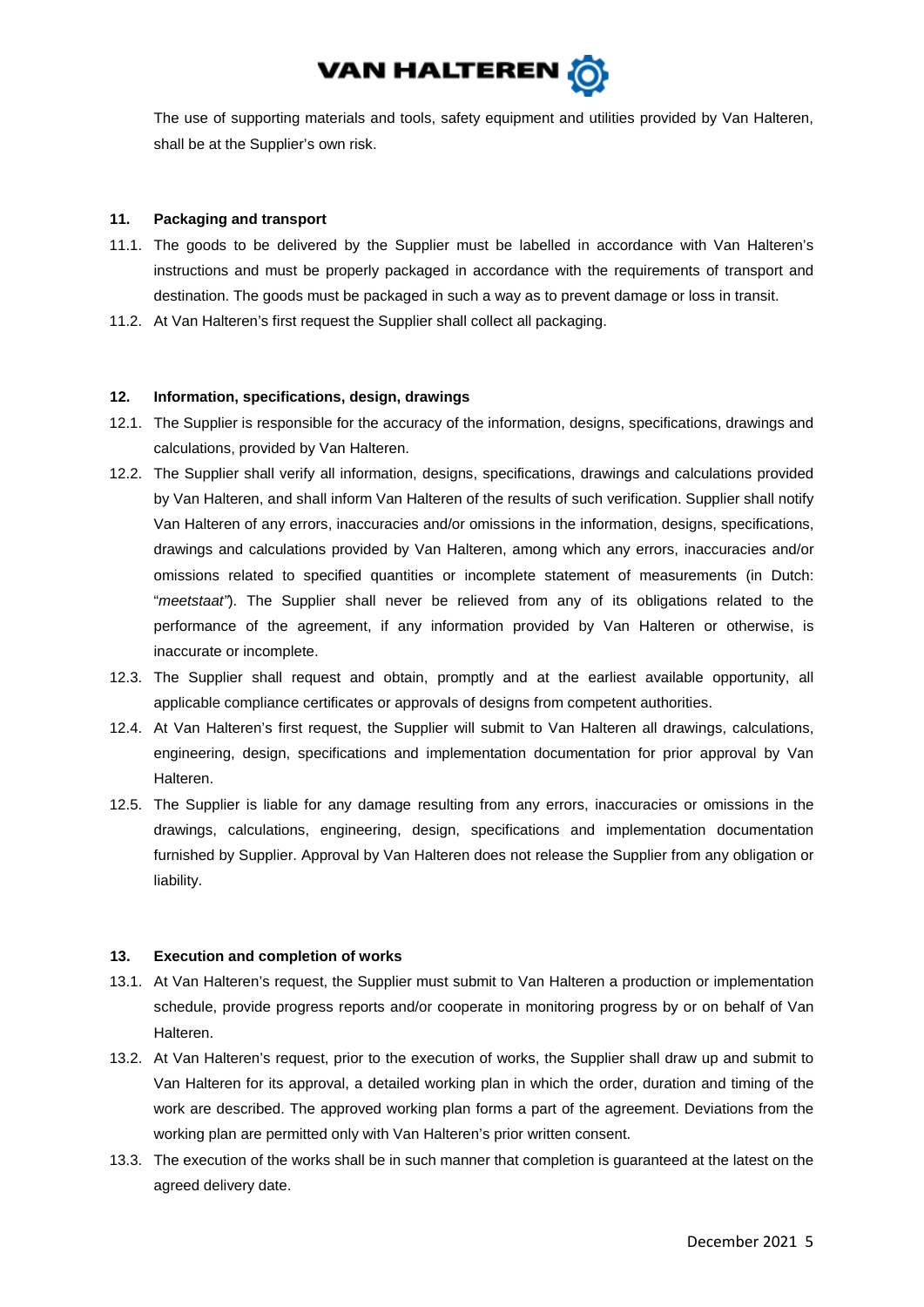

- 13.4. The Supplier warrants that the works shall be executed and completed in accordance with (i) the generally accepted principles of due care and diligence and free of any errors, inaccuracies or defects, (ii) the agreed functional and technical specifications, (iii) the agreed quality, quantities and description of the goods and/or services, (iv) general accepted industry standards, and (v) applicable laws and regulations, including, where appropriate, the relevant standards as laid down in the Allied Quality Assurance Publications issued by NATO. The latter standards apply, *inter alia*, if works are executed on or for the benefit of goods intended for the Department of Defence (air force, army, navy and/or military police).
- 13.5. The Supplier shall only assign qualified personnel that has the necessary skills and expertise to execute the works.
- 13.6. The Supplier is responsible for obtaining all necessary permits for execution of the agreement, unless expressly otherwise agreed upon in writing.
- <span id="page-5-0"></span>13.7. In addition to the provisions set forth in article [6.6](#page-2-0) of these conditions, work executed by the Supplier is only completed if and to the extent the work is inspected and accepted by or on behalf of Van Halteren.
- 13.8. Inspection of the work executed by the Supplier shall take place on the dates and times specified by or on behalf of Van Halteren. The results of the inspections shall be recorded in a protocol of completion or protocol of acceptance. The Supplier shall remedy any shortcomings and/or defects as laid down in the abovementioned protocol of completion or protocol of acceptance, as the case may be, free of charge within 30 days.
- 13.9. Acceptance of the work takes place through explicit notification by Van Halteren. Usage, taking into possession of the works and/or failure to complaint shall not constitute acceptance of the work.

### **14. Prohibition of outsourcing**

- 14.1. The Supplier is prohibited from assigning or outsourcing, in whole or in part, the execution of the agreement to any third party, or using personnel of third parties without Van Halteren's prior written consent.
- 14.2. Approval from Van Halteren does not release the Supplier from any responsibility or liability for any (sub-)contractors or other third parties engaged by it.

### **15. Inspection**

- 15.1. At any time or at any interim time Van Halteren is entitled to inspect or to have inspected and/or to test or to have tested or to examine or to have examined all goods and/or services to be supplied by the Supplier, regardless of the site where the relevant goods are located or where the services are being performed.
- 15.2. Inspection, testing, examination, purchasing and/or payment by or on behalf of Van Halteren, do not release the Supplier from any obligation or liability.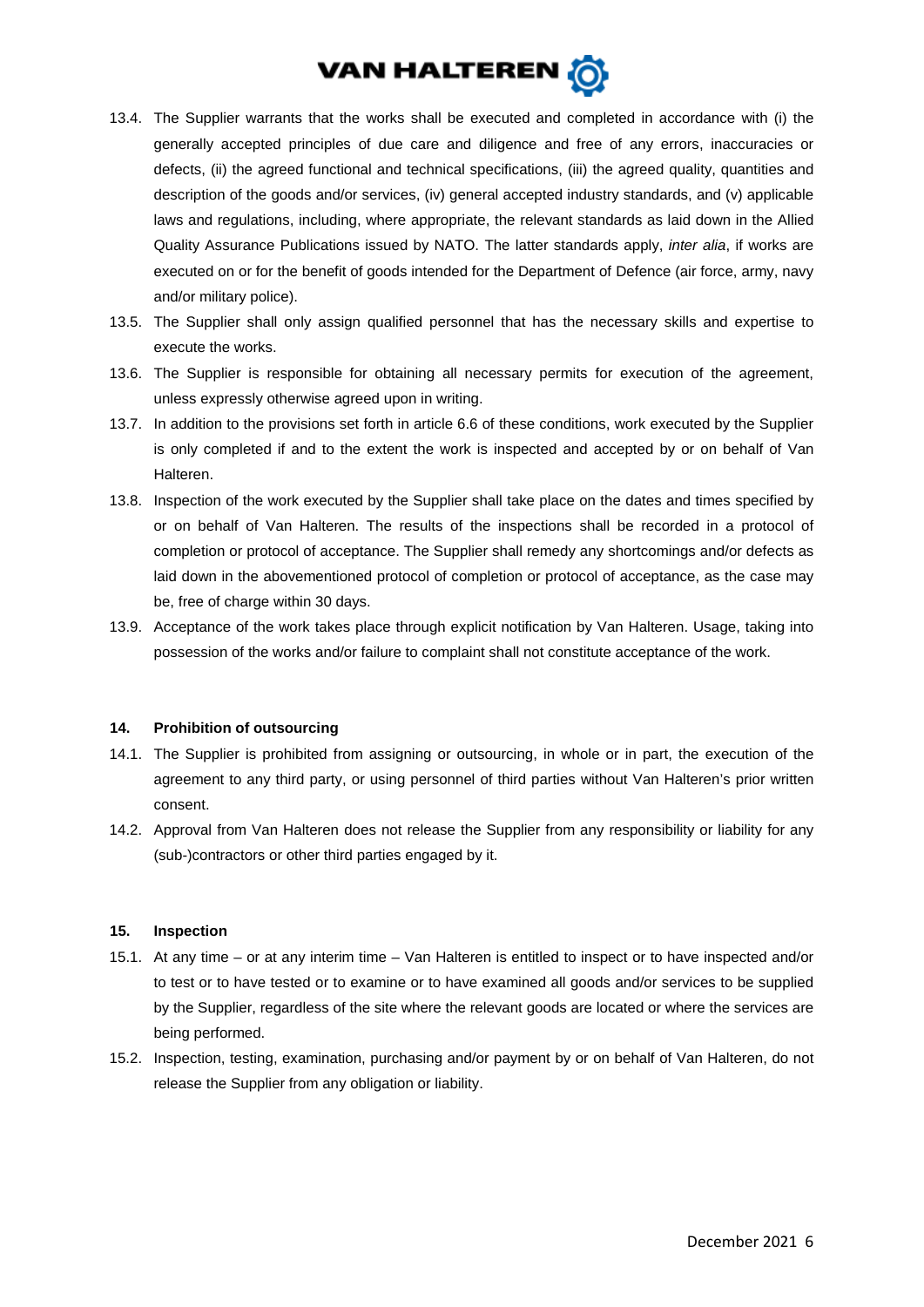

#### **16. Risk and transfer of ownership**

- 16.1. The Supplier warrants that the goods to be delivered are not subject to any encumbrances, retention of title or attachment.
- 16.2. Supplier's staff works at the risk and expense of the Supplier, even when working at Van Halteren's sites. Supplier's goods used are at the risk and expense of the Supplier, even when working at the site of Van Halteren.
- 16.3. Goods to be delivered and/or goods with respect to which services will be performed, are for the account and risk of the Supplier, until completion of delivery as referred to in article [6.6](#page-2-0) and/or article [13.7](#page-5-0) of these conditions. In all cases title to the goods (to be) delivered to Van Halteren shall transfer to Van Halteren once the goods are delivered to the agreed place of destination or the destination designated by Van Halteren.
- 16.4. If Van Halteren makes a payment prior to delivery or completion, the title to the goods in respect of which such payment was made, and/or the parts or materials available at Supplier that pertain to these goods shall transfer to Van Halteren at the time of payment. The Supplier is obliged to identify and continue to make identifiable, the goods it holds on behalf of Van Halteren. For these goods, the Supplier shall serve as the custodian (*houder*) for Van Halteren. The Supplier shall insure the goods in its possession with a reputable insurance company, until the moment of delivery and/or completion.

### **17. Intellectual property rights**

- 17.1. The Supplier warrants that (the use of) the goods delivered or services rendered do not infringe any intellectual property rights. The Supplier shall indemnify and hold Van Halteren harmless from and against any claim by third parties in this respect and shall pay any damages and costs incurred by Van Halteren in that respect.
- 17.2. Drawings, illustrations, designs, models, calculations, working methods, tools, etcetera, furnished by Van Halteren or manufactured under instruction of Van Halteren or made by or on behalf of the Supplier in connection therewith, and the intellectual property rights relating thereto, shall exclusively belong to Van Halteren, that will also be considered as the maker and designer thereof, regardless of whether these have been charged to Van Halteren separately. The Supplier shall transfer these intellectual property rights to the extent necessary and possible to Van Halteren, and shall do all that is necessary or conducive to effect Van Halteren's entitlement to these intellectual property rights.
- 17.3. The Supplier warrants that it nor any other (third) party will assert against Van Halteren any moral or other rights in respect of the aforementioned intellectual property rights and the Supplier undertakes that it will do everything in its power that the beneficiary/beneficiaries of all relevant moral rights expressly waive such rights.

### **18. Confidentiality**

18.1. The Supplier undertakes to keep strictly confidential all business and technical information originating from Van Halteren and all information it has acquired in the framework of implementing the agreement. Such confidential information (i) shall not be disclosed by the Supplier and/or provided to third parties (including members of the Supplier's staff, unless they require knowledge of the relevant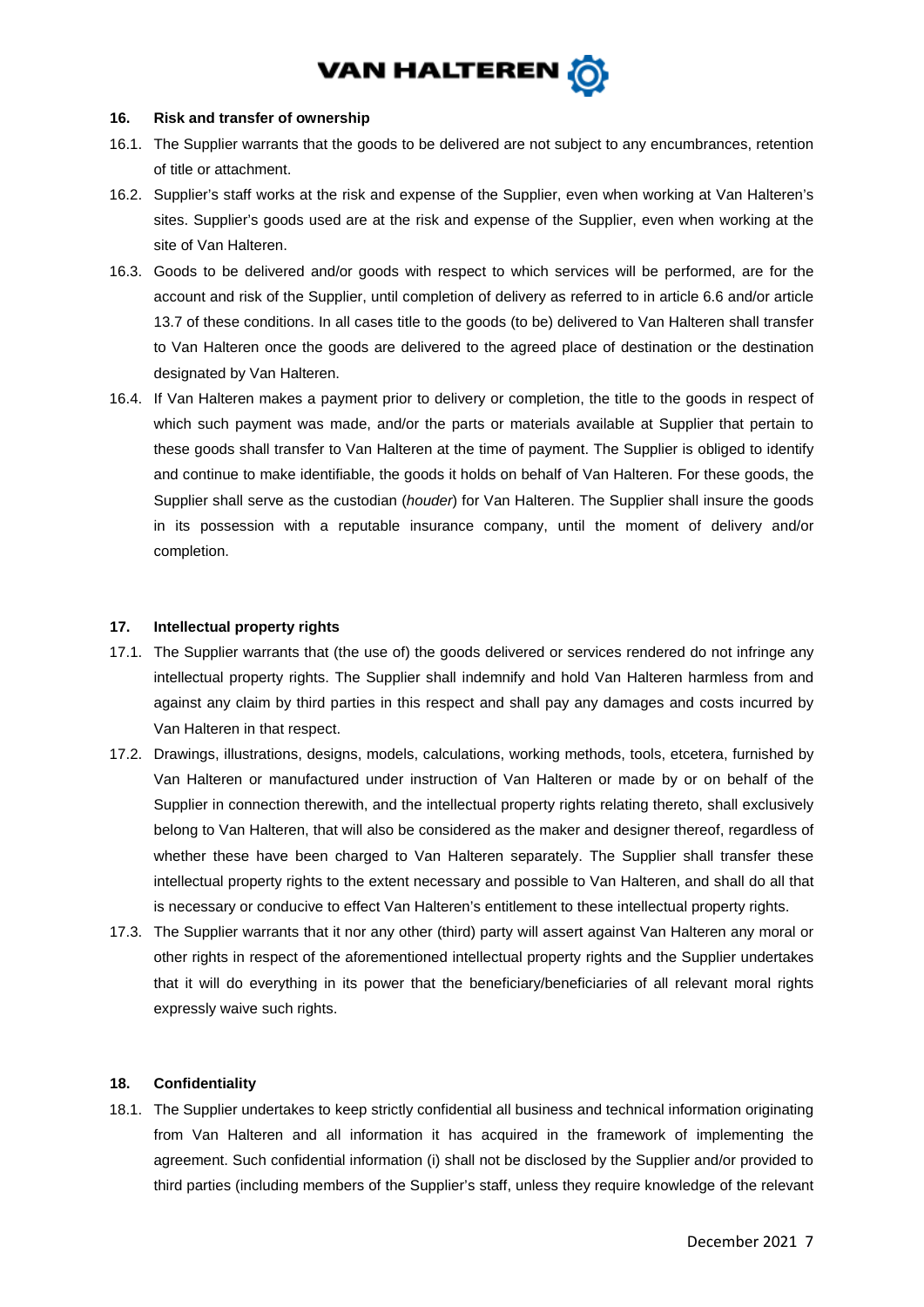

confidential information for the performance of their duties) subject to Van Halteren's written consent, (ii) shall not be copied or used by the Supplier for any purpose other than for the execution of the agreement, (iii) shall at all times remain the property of Van Halteren and (iv) shall be returned to Van Halteren at the risk and expense of the Supplier, at Van Halteren's first request or after completion of the agreement.

18.2. The Supplier shall impose the same confidentiality obligation on its staff and third parties which acquire knowledge of the confidential information for the execution of the agreement and the Supplier warrants that aforementioned staff and third parties will comply with such obligations.

### **19. Working site**

- 19.1. The Supplier shall be deemed to be fully familiar with the situation at the working site where the Supplier shall perform its works, and to have acquired all information needed for the execution of the agreement.
- 19.2. The Supplier must allow Van Halteren or third parties to execute works at the working site for Van Halteren's benefit and must provide complete and unlimited access and opportunity thereto.
- 19.3. The Supplier is required to keep the working site free of any debris and waste material and leave the working site in a clean and proper condition after completion of the works.
- 19.4. Van Halteren is not obliged to provide for security of or to protect (i) the working site, (ii) any goods located at the working site which are manufactured for and to be delivered and sold to Van Halteren pursuant to the agreement, and (iii) any supporting materials and tools.
- 19.5. Access to the working site is only granted to those persons whose particulars –initials, name, date of birth, complete address, function and the date on which the person concerned was appointed to the job – have been registered on a list that is submitted to Van Halteren not later than one (1) day before the start of each working week. The Supplier's staff or staff employed by the Supplier must identify themselves at Van Halteren's first request. These persons will allow Van Halteren to make a copy of and to record their identification documents and any relevant residence and work permits.
- 19.6. If a Supplier's member of staff assigned to work, or an operator working on the job misbehaves while working on the agreement, or if any other circumstance arises as a result of which Van Halteren cannot maintain a member of staff assigned to work or an operator working on the job, then Van Halteren is entitled to remove this member of staff/operator with immediate effect from the working site where the works are being carried out, and to deny any further access to the relevant member of staff/operator.

#### **20. Order, safety and environment**

- 20.1. The Supplier, its employees or any third party it engages, shall duly observe all safety and environmental regulations prescribed by governmental authorities and shall also adhere to all codes of conduct, rules and regulations pertaining to the relevant safety, health and environment policy which are in place at the site where the work is performed. Costs related to the compliance with these rules are for the Supplier's account .
- 20.2. If an accident or an environmental incident occurs at the working site where the Supplier is carrying out work, then the Supplier must notify Van Halteren thereof forthwith.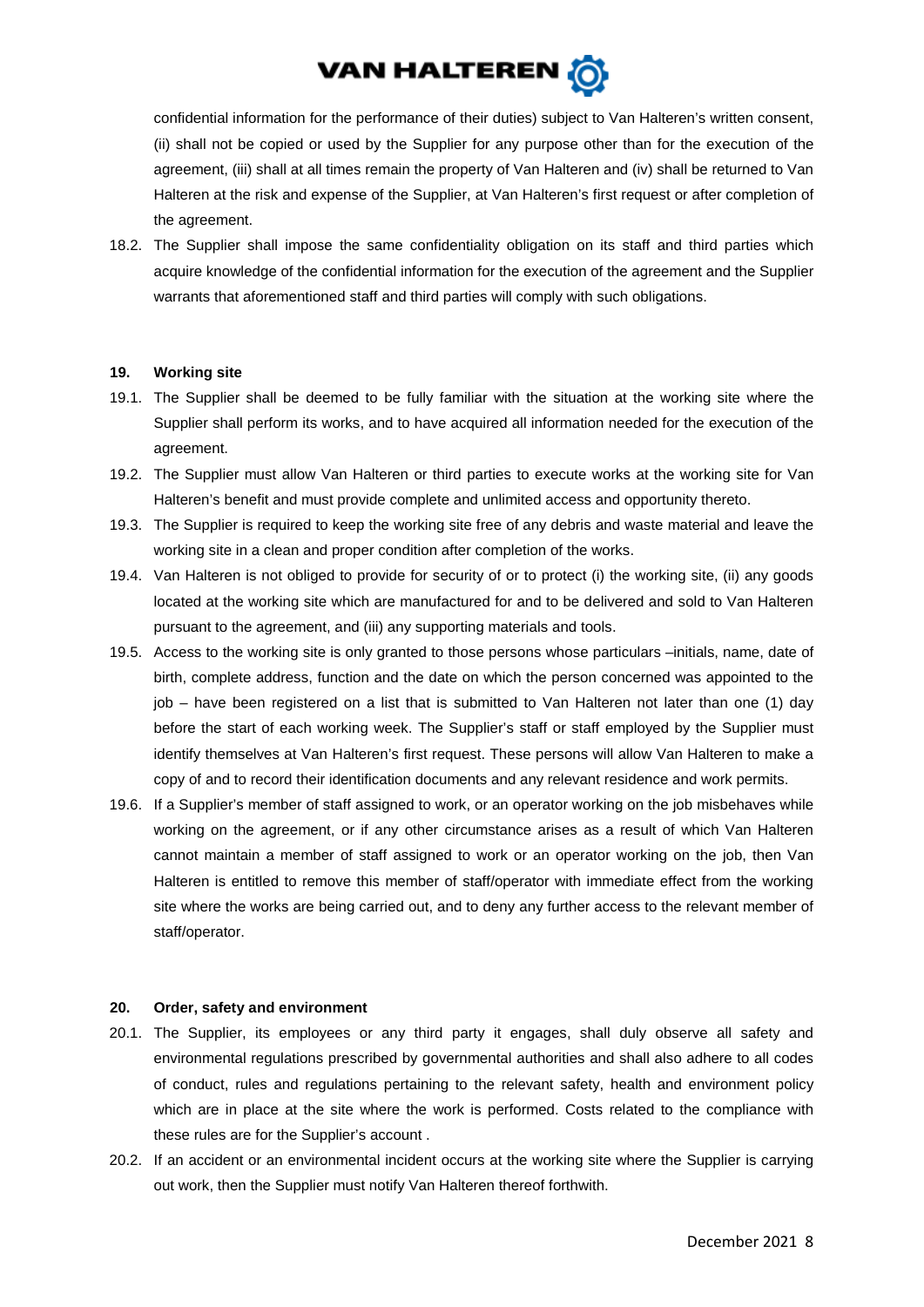

#### <span id="page-8-0"></span>**21. Warranty**

- 21.1. Supplier warrants that the goods delivered and services rendered are of first class design, construction, execution, materials, composition, quality, and in accordance with the requirements of good engineering practice, consistent with drawings, other documentation and the standards and specifications as applied by Van Halteren, and are fit for the intended use, are safe and in accordance with any government regulations, - standards and - guidelines.
- 21.2. A warranty period under the agreement refers to a period within which the Supplier, at its cost, is obliged to repair any errors, omissions, defects and/or redeliver, regardless of the cause of the error, omission and/or defect, and without prejudice to the Supplier's liability pursuant to the agreement.
- 21.3. If the agreement does not specify a longer warranty period, then the warranty period for delivery of goods is 12 months from the date of delivery and 24 months from the date of delivery for the supply of services.
- 21.4. If pursuant to this article goods delivered and/or services rendered are repaired or redelivered, the full warranty period shall commence as per the date of repair and/or date of redelivery.
- 21.5. The Supplier (hereby) assigns to Van Halteren all rights under warranties provided by the Supplier's manufacturers or suppliers. Van Halteren (hereby) authorizes the Supplier to rely on these warranty obligations, to the extent necessary for the fulfilment of its own obligations towards Van Halteren under this article [21.](#page-8-0)

### **22. Assignment prohibition / set off**

- 22.1. Subject to Van Halteren's written consent, the Supplier is prohibited from assigning or encumbering its claims on Van Halteren to third parties.
- 22.2. Van Halteren shall at all times be entitled to set off all that it owes to the Supplier against any amounts the Supplier or its affiliates owe(s) or shall owe to Van Halteren, whether or not due and payable, subject to any condition or time limit.

### **23. Liability**

- 23.1. The Supplier shall be liable for all costs and damages, resulting from any failure by the Supplier in the fulfilment of its obligations, as well as for all damage caused by the Supplier, its personnel, by persons and companies engaged by the Supplier and/or shortcomings in goods delivered or to be delivered by the Supplier. In this respect, the Supplier shall indemnify and hold Van Halteren harmless from and against all adverse effects in connection with claims from third parties.
- 23.2. Van Halteren's liability for consequential damages towards the Supplier is excluded. Consequential damages in this article shall in any event include (but not be limited to): loss of profits, loss of production, loss of use, loss of earnings and loss of operation and/or loss resulting from standstill.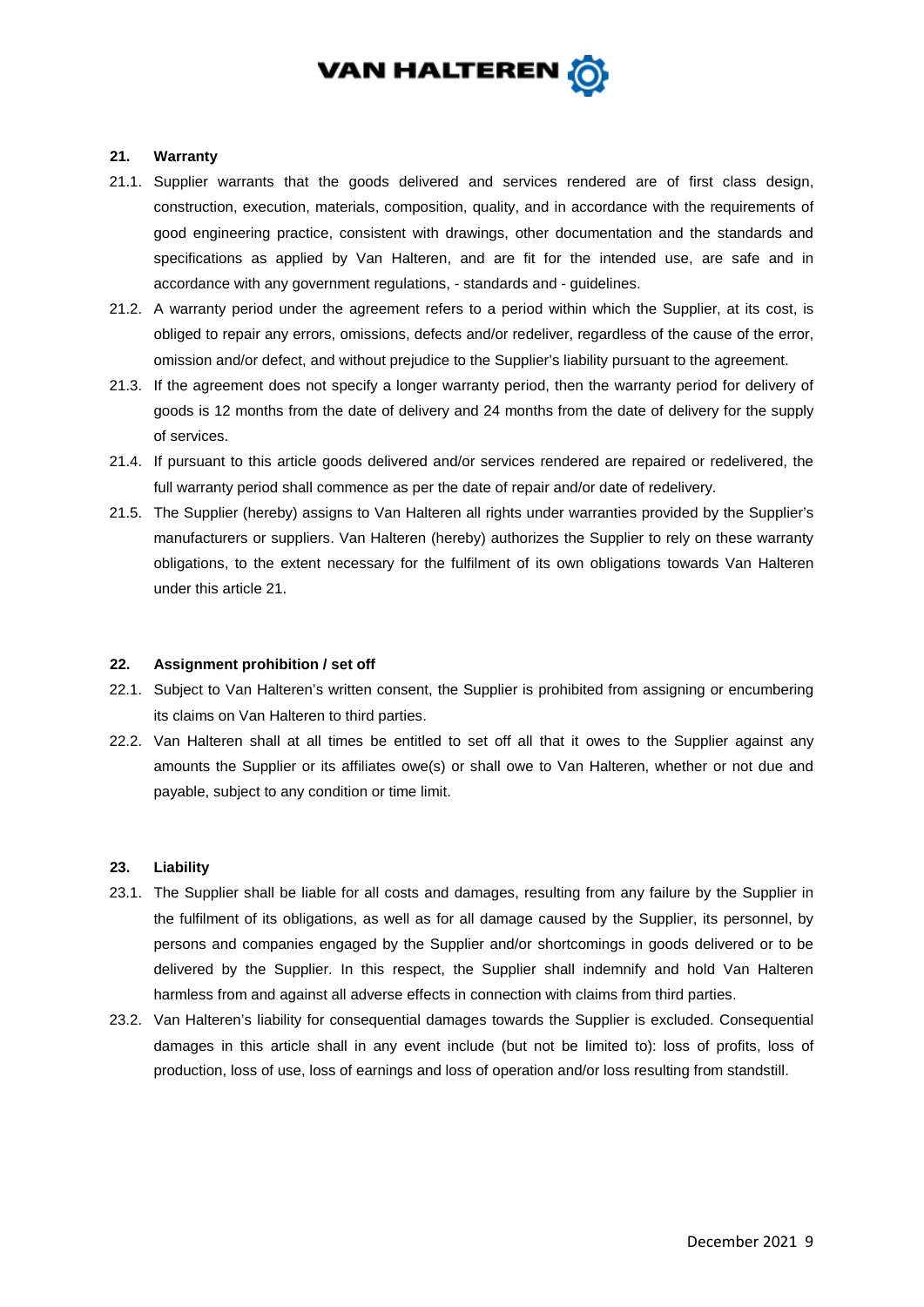

#### **24. Suspension, rescission, termination**

- 24.1. Van Halteren is entitled to suspend its obligations under the agreement or to rescind or terminate the agreement in whole or in part (hereinafter referred to as: **termination**) by means of a written statement and without any prior notice of default being required, if and when the Supplier fails to timely or adequately fulfil any of its obligations towards Van Halteren, as well as in the case of (filing a petition for) suspension of payment or bankruptcy of the Supplier, attachment of (part of) the Supplier's property or goods and closing down or winding up of its business. In these cases, Van Halteren is only obliged to pay the Supplier the pro rata price for goods already delivered or services already rendered, but only insofar as the services delivered have been of actual use to Van Halteren, and/or Van Halteren wishes to retain the goods delivered, all this without prejudice to Van Halteren's right to compensation.
- 24.2. If and as soon as the Supplier fails to timely or adequately fulfil any of its obligations towards Van Halteren, Van Halteren is, in addition to its rights pursuant to the previous paragraph, entitled to order the Supplier to suspend the works in whole or in part, order the Supplier to evacuate Van Halteren's working site (or the premises of third parties where the work is executed by the Supplier), and to take the appropriate measures, including engaging a third party at the expense and risk of the Supplier, which Van Halteren considers conducive for the smooth progress of the work. In these events, Van Halteren shall inspect the goods and/or services already delivered and the results of such inspections shall be recorded by Van Halteren in consultation with the Supplier, with reference to the quantities, their (estimated) value and an overview of the defects. The Supplier is liable for all costs and damages resulting from these measures by Van Halteren.
- 24.3. Non-timely fulfilment, as referred to in the first paragraph of this article, also occurs if there is a delay in production or implementation schedules received or stipulated by Van Halteren, or if under the circumstances the presumption is reasonably justified by the relevant facts that a delay will occur in the fulfilment of (part of) any obligation under the agreement.
- 24.4. If due to an event of force majeure Van Halteren or the Supplier is prevented from fulfilling its obligations under the agreement for a period exceeding 30 days, either party shall be entitled to terminate the agreement by means of a written statement against payment to the Supplier of the pro rata price for goods already delivered or services already rendered, but only insofar as the services provided are of actual use to Van Halteren and/or if Van Halteren wishes to retain the delivered goods.
- 24.5. Notwithstanding the above, Van Halteren is without a cause and at any time entitled to terminate the agreement by means of a written statement, against payment of a pro rata price for services already rendered or goods already delivered and, if the Supplier establishes that it has thereby suffered damage, increased by a maximum of 5% of the remaining agreed price as compensation for damage resulting from such termination. Van Halteren is not liable for any other loss or damages suffered by the Supplier.

#### **25. Insurances**

25.1. The Supplier shall obtain and maintain in effect adequately insurance for the goods to be manufactured, delivered and sold and the services to be rendered pursuant to the agreement, including (i) a public liability insurance against liability for death and injury, liability for property damage and liability for financial loss, (ii) a professional indemnity policy, (iii) a motor vehicle policy